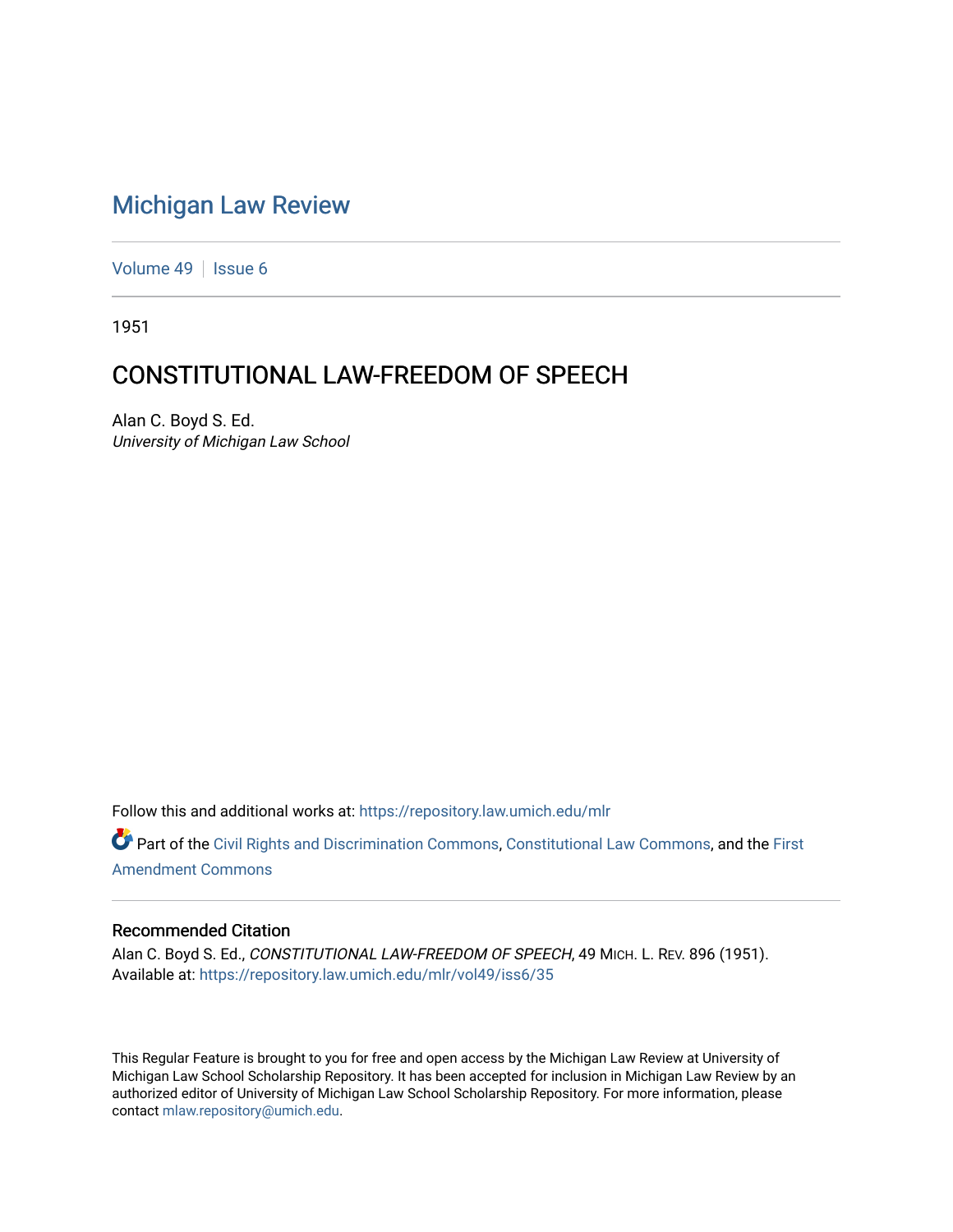## RECENT DECISIONS

CONSTITUTIONAL LAw-FREEDoM OF SPEECH-Defendant addressed a crowd of people, white and Negro, on a public sidewalk for the purpose of urging them to attend a certain meeting. During the course of his speech he "'called Mayor Costello [of Syracuse] a champaign [sic] sipping bum and President Truman a bum. He referred to the American Legion as Nazi Gestapo agents-he also said the fifteenth Ward was run by corrupt politicians and that horse rooms were operating.' "1 He also appealed to the Negroes *to* rise up and fight for equal rights. The police were called but at first merely observed the gathering. Angry mutterings were heard as the crowd became divided in its sentiments toward the speaker. Pedestrians were unable *to* pass without going out into the street. Finally, after the police gave defendant several ineffective warnings to stop talking, he was arrested and convicted of disorderly conduct in violation of a state statute,<sup>2</sup> over his objection that his freedom of speech had been unconstitutionally denied. On appeal to the New York Court of Appeals, *held,* affirmed. The constitutional guarantee of freedom of speech does not make this right absolute. Conviction for disorderly conduct does not infringe upon this right where the speaker on a public street encourages his audience to become divided into hostile camps, interferes with traffic, and deliberately agitates and goads the crowd and police officers into action. *People v. Feiner*, 300 N.Y. 391, 91 N.E. (2d) 316 (1950).<sup>3</sup>

Freedom of speech was first declared by the United States Supreme Court to be a fundamental right protected by the due process clause of the Fourteenth

1 Principal case at 395.

<sup>2</sup>Criminal Code and Penal Law of New York (Clevenger-Gilbert 1948) §722. "Any person who with intent to provoke a breach of the peace, or whereby a breach of the peace may be occasioned, commits any of the following acts shall be deemed to have committed the offense of disorderly conduct: 1. Uses offensive, disorderly, threatening, abusive or insulting language, conduct or behavior; 2. Acts in such a manner as to annoy, disturb, interfere with, obstruct, or be offensive to others; 3. Congregates with others on a public street and refuses to move on when ordered by the police; . . ."

<sup>3</sup>Since the writing of this decision note, the United States Supreme Court has affirmed, in a six-three decision, Feiner v. New York, 340 U.S. 315, 71 S.Ct. 303 (1951).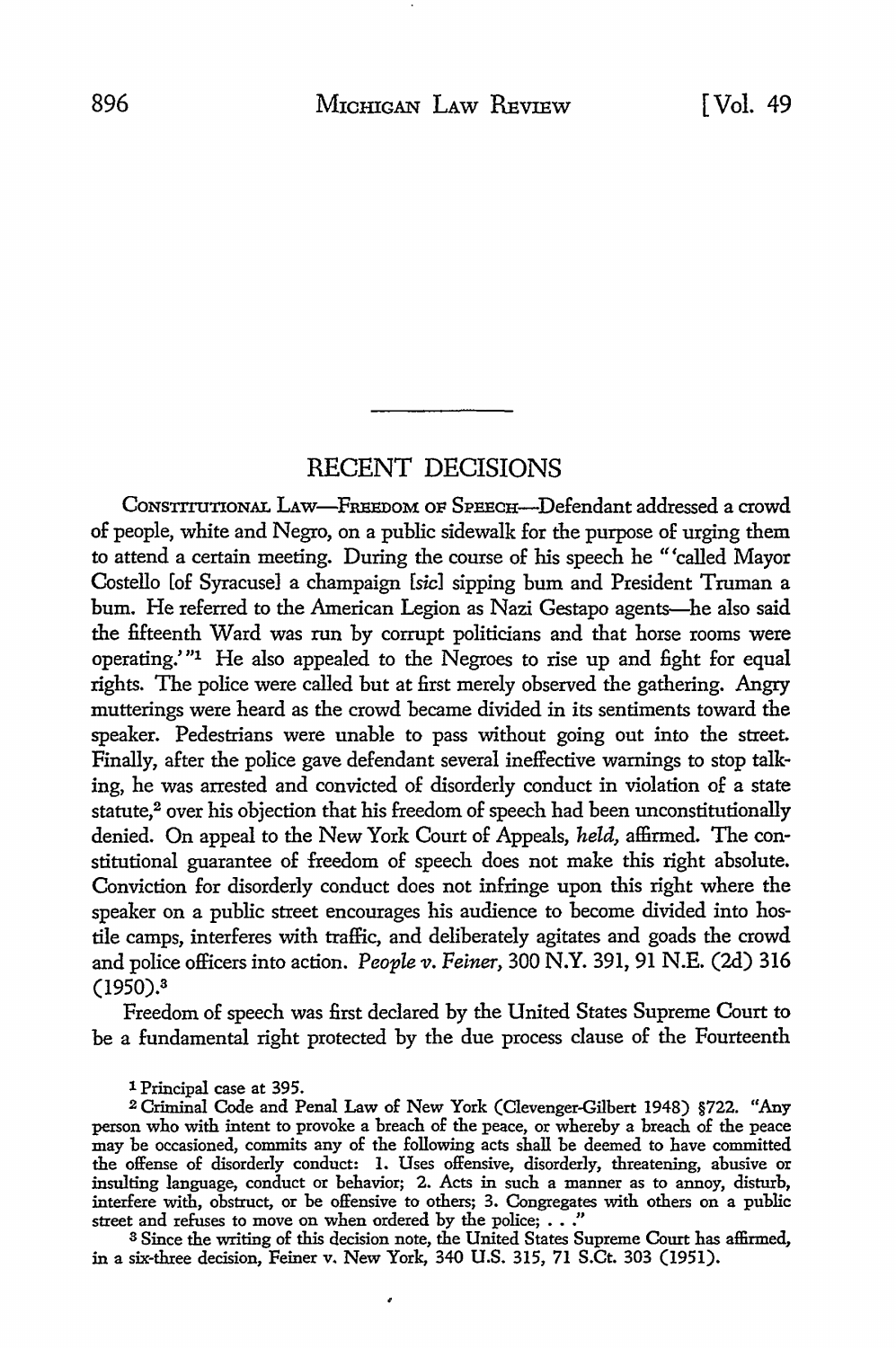Amendment in the *Gitlow* case, decided in 1925.4 In the same opinion the Court recognized that this right was not absolute, but rather subject to police power regulation. Since this significant decision, the Court has zealously protected freedom of speech. The "evil tendency" test, under which it is simply necessary to determine whether utterances "are ... inimical to the general welfare and involve  $\dots$  danger of substantive evil"<sup>5</sup> in some specific manner, was the Court's first test for determining whether or not speech could be properly restricted. From time to time various members of the Court have advocated the "clear and present danger" test as a better criterion for protecting the right of free speech without an additional evil effect upon general welfare, since this test requires a showing of causal relationship of the utterance to an evil result before speech can be restricted.<sup>6</sup> Another limitation which has been imposed upon the right of free speech, very similar to the "clear and present danger" test, is the "fighting words" test, whereunder a person does not have a right to use language which would provoke his listener to violence.<sup>7</sup> The principal case appears to employ a combination of the "clear and present danger" and "fighting words" test insofar as it holds that defendant had no right to turn the members of the crowd against each other to a point where open hostility and violence appeared probable. The United States Supreme Court has already held, on facts quite similar to those of the principal case, that a defendant's right of free speech was unconstitutionally abridged.8 Defendant Terminiello was there arrested for creating a breach of the peace, under an ordinance almost identical in wording to the statute in the principal case, after making a most abusive speech in a private hall, inciting, not his audience, but members of minority groups outside the hall, to acts of violence. The Supreme Court there held the trial court's broad construction of the ordinance, to the effect that breach of the peace included speech which "'stirs the public to anger, invites dispute, brings about a condition of unrest, or creates a disturbance'<sup>79</sup> was invalid without, therefore, having to decide the question of whether or not the content of the speech carried it outside the scope of the constitutional guarantee. The "fighting words" test presumably was not applicable, since those to whom the speech was directed were not the ones aroused to violence. This, plus the fact that the speech took place in a private hall, provided a ground of distinction upon which the court in the principal case could distinguish the *T erminiello* decision, for defendant here spoke on

<sup>4</sup>Gitlow v. New York, 268 U.S. 652, 45 S.Ct. 625 (1925).

5Jd. at 668.

<sup>6</sup> This test first appeared in Schenck v. United States, 249 U.S. 47, 39 S.Ct. 247 (1919), where the Federal Espionage Act was in question. The test was later placed upon a constitutional level by Justice Holmes' dissent in Gitlow v. New York, 268 U.S. 652, 45 S.Ct. 625 (1925). See also Justice Jackson's dissent in Tenniniello v. Chicago, 337 U.S. 1, 69 S.Ct. 894 (1949), and Justice Brandeis' concurring opinion in Whitney v. California, 274 U.S. 357, 372, 47 S.Ct. 641 (1927). At the present time it is not dear how much support this test has among members of the Supreme Court.

<sup>7</sup>Chaplinsky v. New Hampshire, 315 U.S. 568 at 571-572, 62 S.Ct. 766 (1942); Cantwell v. Connecticut, 310 U.S. 296 at 308-310, 60 S.Ct. 900 (1940).

8 Terminiello v. Chicago, supra note 6, (five-four decision).

9Terminiello v. Chicago, supra note 6, at 3.